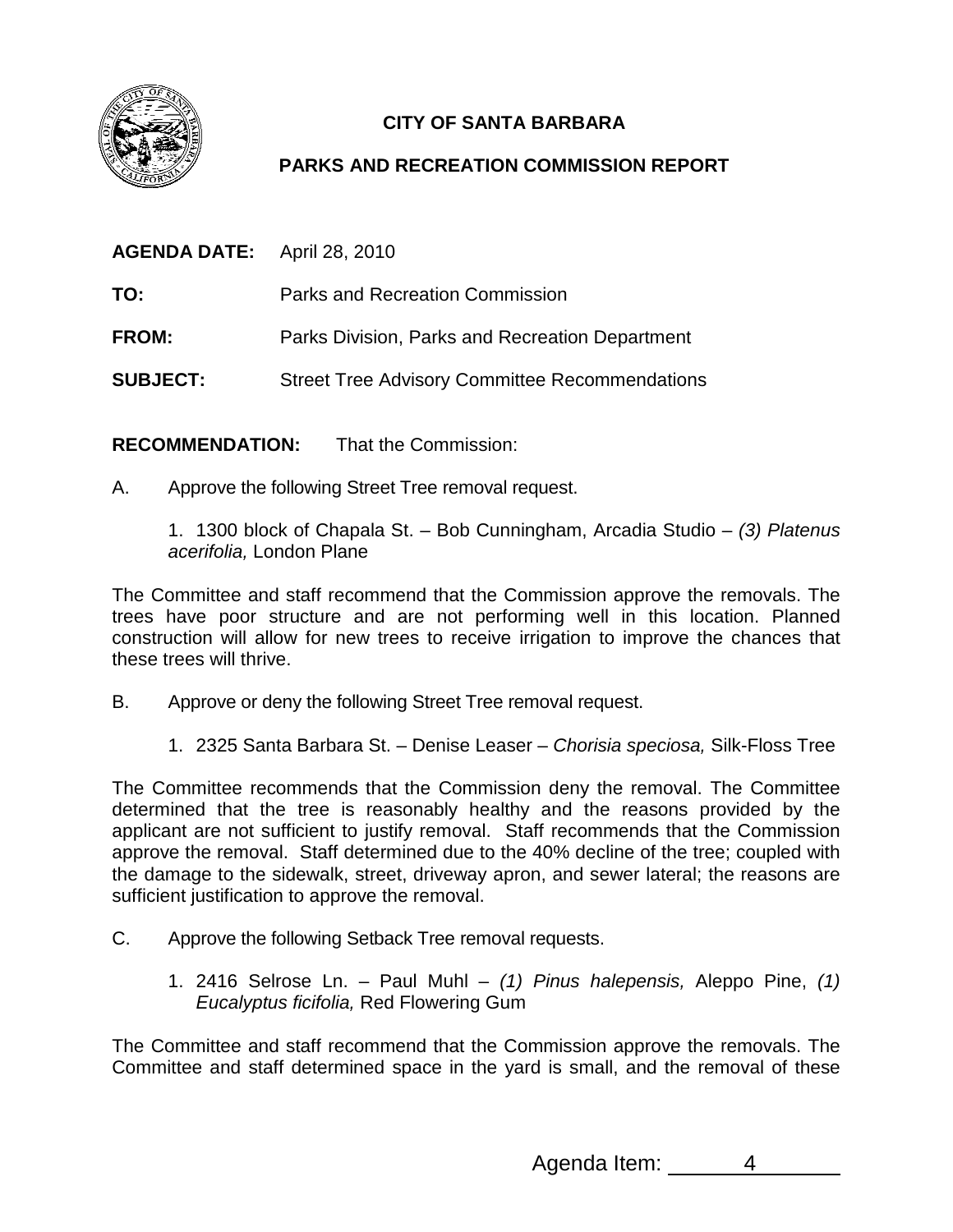trees would benefit two street trees and one other tree in the setback by providing room for them to grow.

2. 817 Orange Ave. – Larry Satterfield, Satterfield Property Management – Melaleuca quinquenervia, Cajeput Tree

The Committee and staff recommend that the Commission approve the removal. The Committee and staff determined the tree was planted too close to the building and will cause damage as the trunk gets larger.

3. 3433 State St. – Richard Investments – Phoenix canariensis, Canary Island Date Palm

The Committee and staff recommend that the Commission approve the removal. The Committee and staff determined the tree is located directly under high voltage lines and due to the growth habit of this tree, it can only grow into the lines and eventually will cause the death of the tree. The Committee and staff also determined that planting a variety of tree with a smaller trunk will allow for additional visibility for those exiting the parking lot. The Committee commented that the applicant should consider replacing with a Weeping Bottlebrush tree to match the existing street trees.

- D. Deny the following Setback Tree removal request.
	- 1. 1 Oak St. Anita Balboa Sanchez Liquidambar styraciflua, American Sweetgum

The Committee and staff recommend that the Commission deny the removal. The Committee and staff determined that the tree is healthy and the reasons provided by the applicant are not sufficient to justify removal.

- E. Approve the requests to designate the following species to the Street Tree Master Plan.
	- 1. 1300 block of Crestline Dr. Street Tree Advisory Committee

The Committee and staff recommend that the Commission approve *Eucalyptus* torquata, Coral Gum as additional species. Most of the 11 species planted in this block are unauthorized plantings. The Committee determined that the Coral Gum would fit well in the neighborhood and provide a more open canopy than the Weeping Bottlebrush does, thus preserving views. There are 12 vacant spots available for trees in the 1300 block of Crestline Drive, and the Parks and Recreation Commission recently approved the removal of the existing king palms at 1327 Crestline Drive allowing another opportunity to plant new trees.